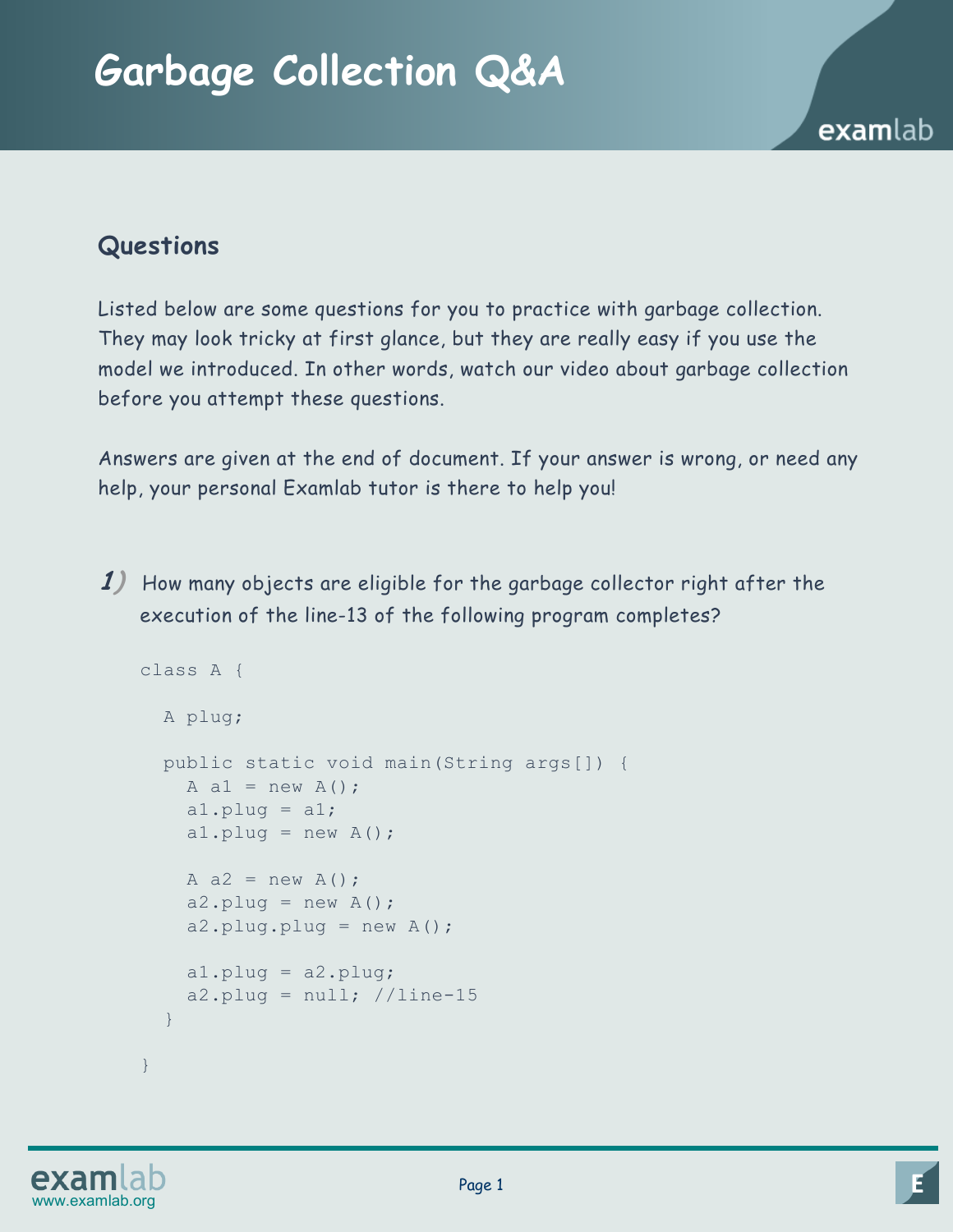**2)** How many objects are eligible for the garbage collector right after the execution of the line-18 of the following program completes?

```
public class Box { 
   Box prev; 
   Box next; 
   Box(Box prev, Box next) { 
     this.prev = prev; 
    this.next = next; } 
   Box() { } 
   public static void main(String args[]) { 
    Box b1 = new Box();
    Box b2 = new Box(b1, new Box());
    b1.prev = new Box(b2, new Box());
    b1 = null;b2.prev = null; // line-18
   } 
}
```
**3)** How many objects are eligible for the garbage collector right after the execution of the line-11 ?

```
public class Box { 
   private Box n; 
   static Box s; 
   public static void main(String args[]) { 
    Box b1 = new Box();
    b1.n = new Box();b1.s = new Box();
    Box b2 = new Box();
    b2.s = b1.n; // line-11
   } 
}
```
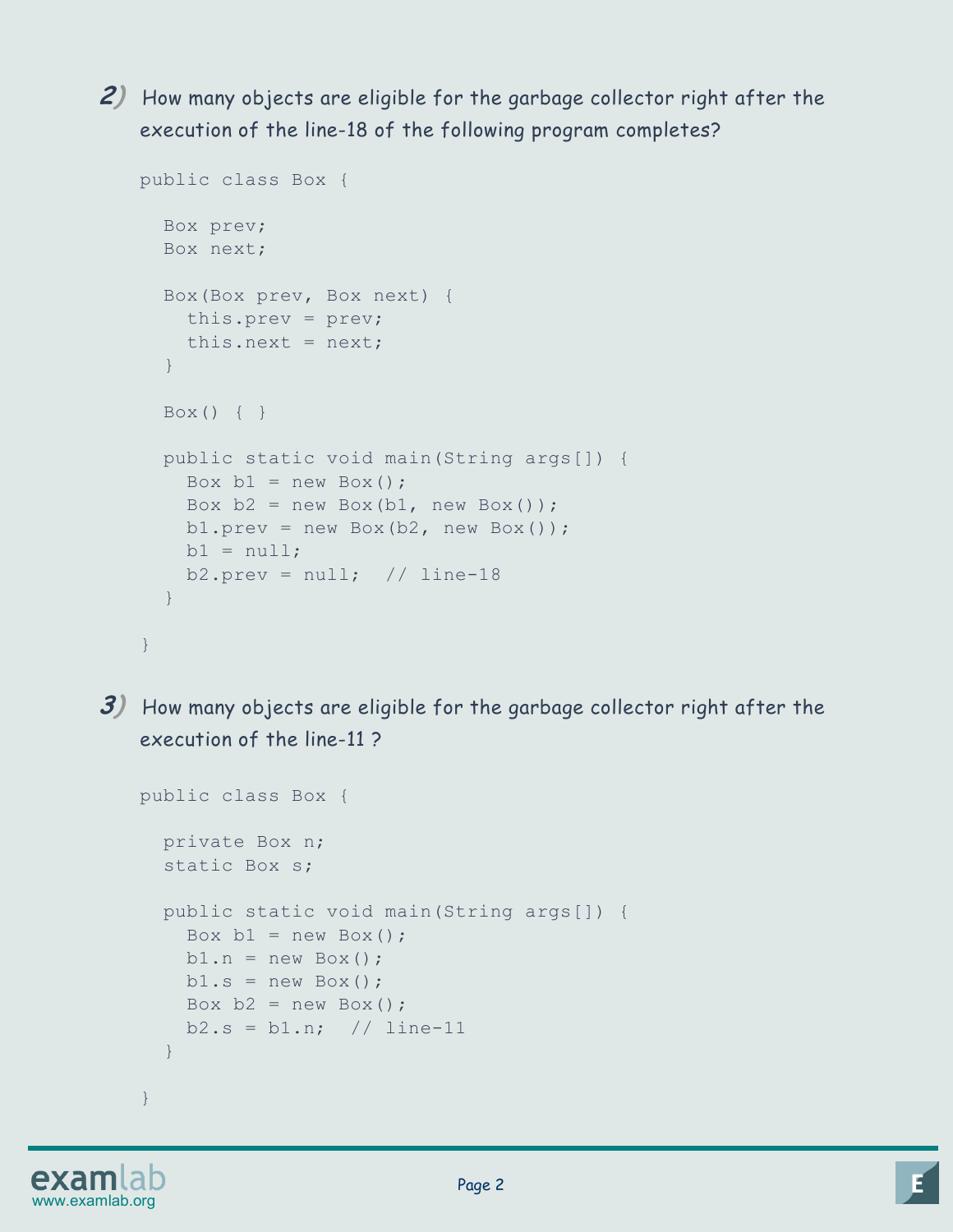**4)** How many 'Node' objects are eligible for the garbage collector right after the execution of the line-11 ?

```
public class Node { 
   private Node[] nodes; 
   public static void main(String args[]) { 
    Node n1 = new Node();
    Node n2 = new Node();
    n2.nodes = new Node[] {n1, n2};Node n3 = new Node[] { n1, new Node() } [0];
    nl = null;n2 = null; // line-11
  } 
}
```
**5)** How many objects are eligible for the garbage collector right after the execution of the line-17 ?

```
public class Node { 
   Node node; 
   Node(Node node) { 
     this.node = node; 
   } 
   public Node wrap() { 
     return new Node(this); 
   } 
   public static void main(String args[]) { 
    Node n1 = new Node(null);Node n2 = new Node(n1.wrap());
    Node n3 = new Node(n1.wrap().wrap());
    n2.node = n3.node.node;n3 = null; } 
}
```
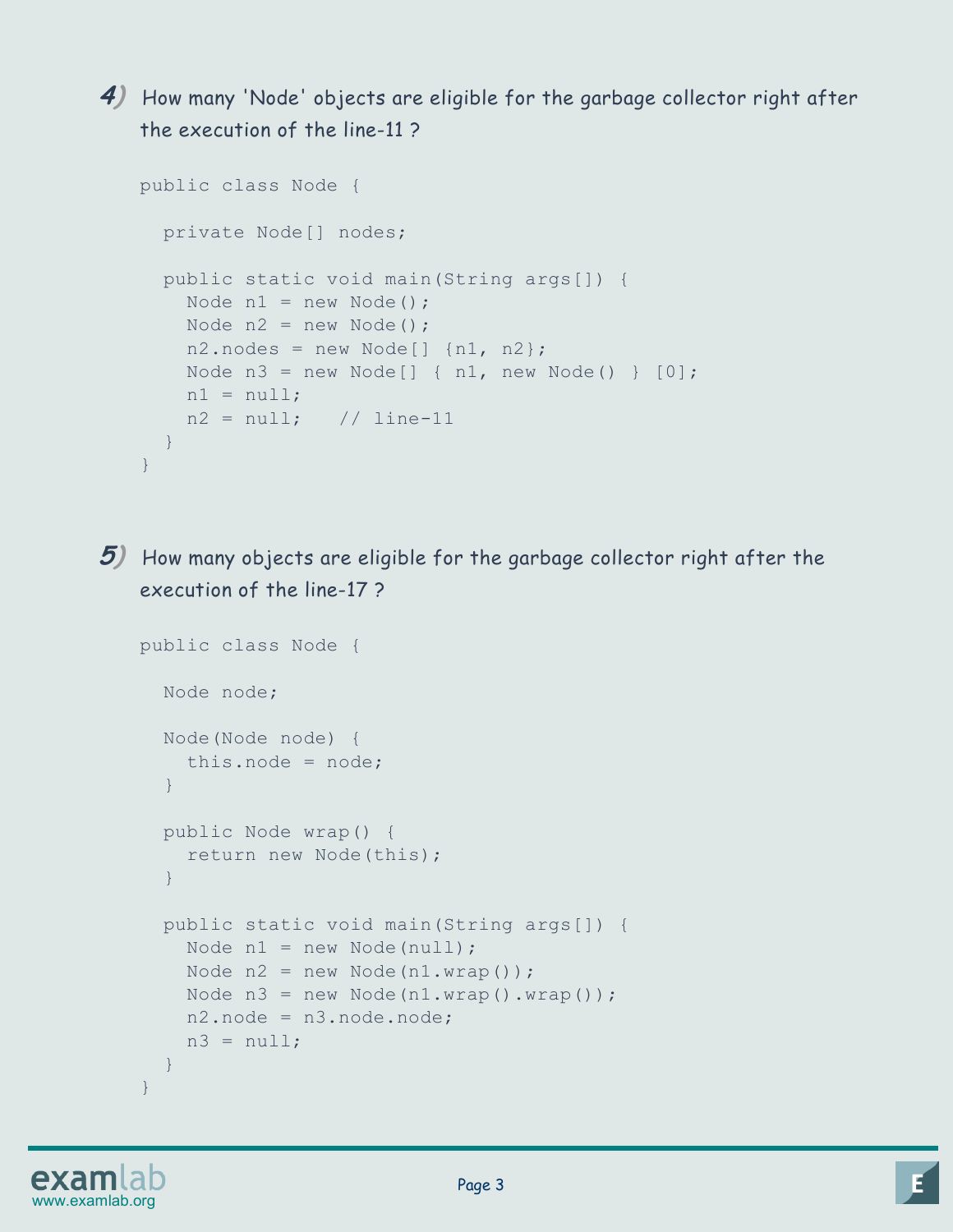That's all! You can find the answers in the next page. If your answers do not match with the given answers, or if something is so damn tricky that you can't figure out how to go forward with it, please click the "Ask" button and let your Examlab tutor help you!